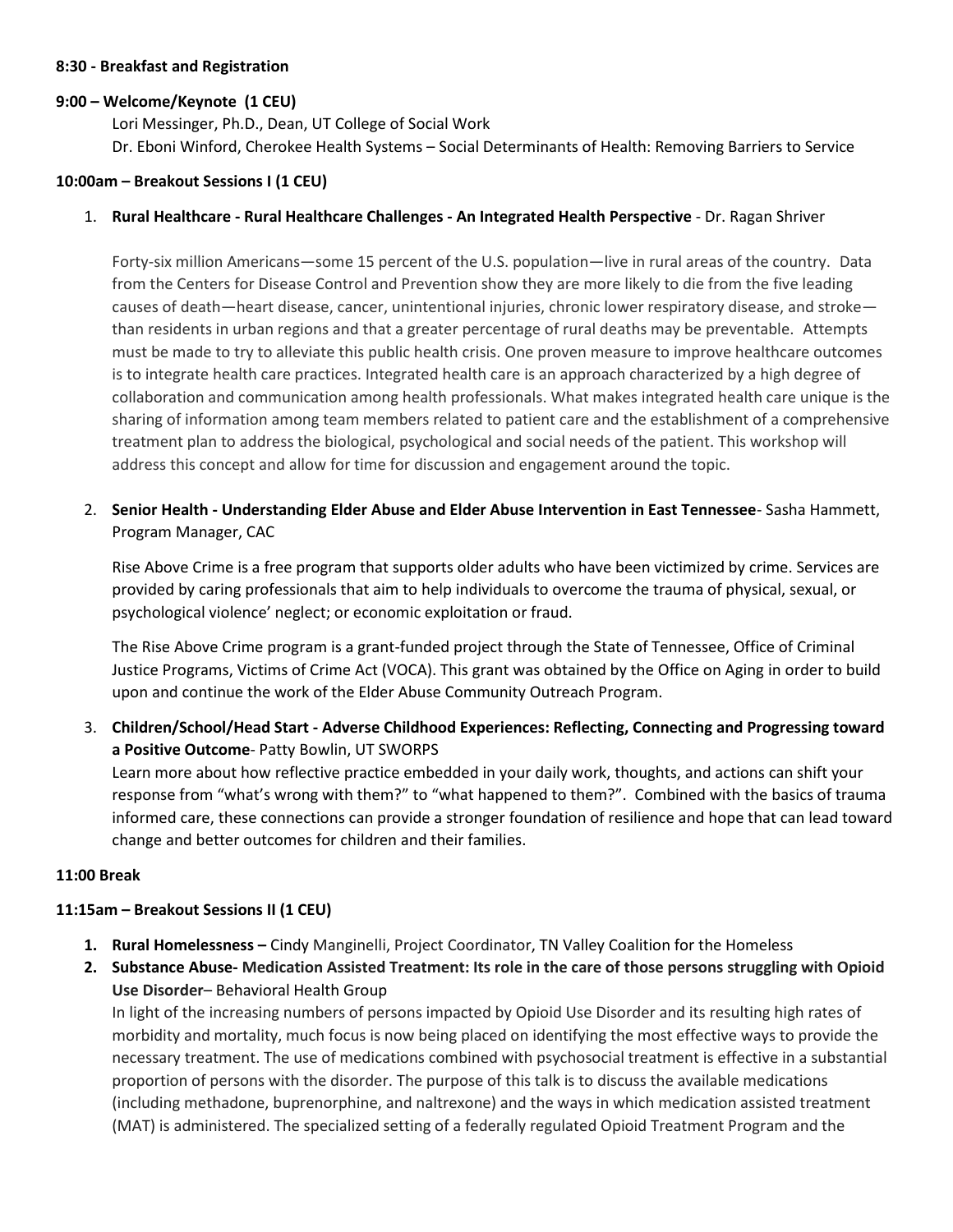services provided within will be described, and the necessity of giving individualized, holistic care integrated with other resources in the community will be discussed.

**3. Children/School/Head Start –** The Brain Architecture Game - Patty Bolin, UT SWORPS

## **12:15pm – Lunch and Awards**

# **1:00pm – Breakout Sessions III (1.5 CEU)**

1. **Rural Healthcare - Early Intervention Through Mental Health 101** - Ben Harrington, CEO, Mental Health Association of East TN

Fifty percent of all persons with mental illness had the symptoms start by age 14 and most do not get the help they need for a decade or more. Join Early Intervention champion Ben Harrington, CEO at the Mental Health Association of East Tennessee, as he explores mental health in youth. Are we experiencing more mental health problems in kids or are we better at recognizing it? Do ACES really play a role in teen mental health? Does stress, mental health and suicide connect somehow? And along the way he will discuss how Mental Health 101 has forged the way for mental health in schools.

#### **2. Ethics: Social Work Licensure: Pending Revisions & Licensure Processes Part I**

The Tennessee Board of Social Worker Licensure is currently in the process of revising and updating the Rules & Regulations for the practice of social work in our state. There are some significant changes on the horizon that will impact every social worker especially those seeking advanced licensure and their supervisors. This workshop will provide information and clarity regarding the path for advanced licensure in the state of Tennessee. A thorough review of the current rules and the impending changes will help participants understand the requirements and the eligibility for advanced licensure as a clinical or advanced generalist social worker. Case scenarios will help participants understand how to conceptualize and document accurately the social work experience. Clarification will also be given regarding the role and responsibilities of the supervisor and how to accurately accumulate supervision hours and contact hours.

#### 3. **Building Community Through Schools: A Model for Community Change** - Jordan Frye

Public schools are at the geographic center of many urban and suburban communities, and schools are a common access point for community members to interact with one another. Learn about how the community school strategy is using public schools as a hub for organizing resources to support communities by championing shared leadership, integrating family and student supports, and offering expanded academic enrichment opportunities.

#### **2:30 pm – Break**

#### **2:45 pm Session (1.5 CEU)**

**1. Equity in Education: Improving Retention and Graduation Rates through Social Work Intervention** Drema Bowers, Pellissippi State Community Collage

There is a growing need for professional social workers in higher education. The newly created Department of Student Care and Advocacy at PSCC was created to help address the need. This department will be the students' central contact when nonacademic issues arise during their time at Pellissippi State. Join us as we share our ideas regarding planning, implementing and evaluating a case management framework designed to assess, advocate and link students to internal and external resources addressing non-academic barriers to retention and completion.

#### **2. Ethics: Social Work Licensure: Pending Revisions & Licensure Processes Part II**